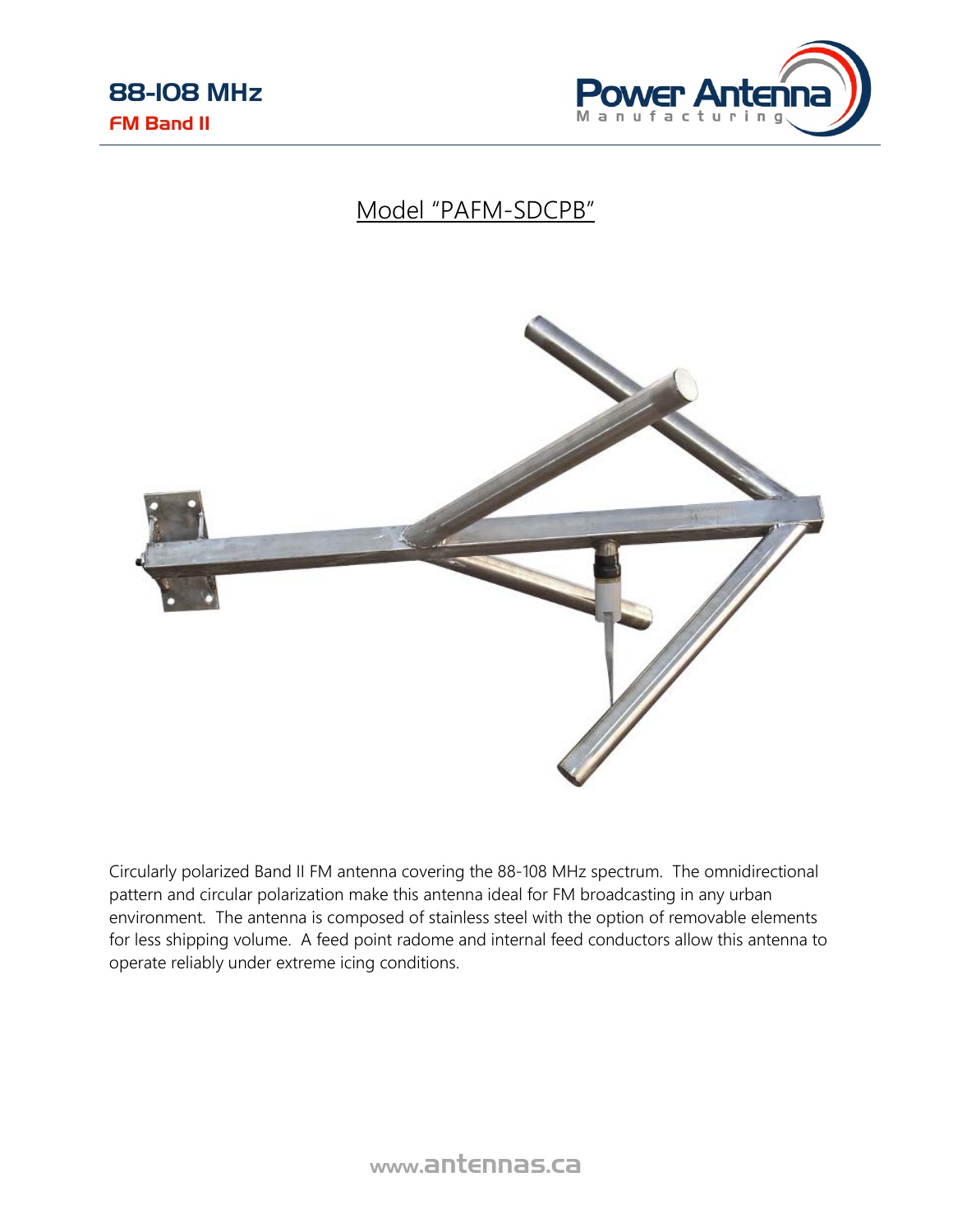



Horizontal Pattern - Horizontal Polarization **Horizontal Pattern - Vertical Polarization** 



| Frequency Range: 88-108 MHz        |                                           |
|------------------------------------|-------------------------------------------|
|                                    | Input connector: N female or 7-16 DIN     |
|                                    | VSWR: <1.25 in an array across 88-108 MHz |
|                                    | Gain: -1.5 dBd single bay                 |
|                                    | Polarization: Elliptical / Circular       |
| Impedance: $50 \Omega$             |                                           |
| Max. input power: 2 kW per antenna |                                           |

www.antennas.ca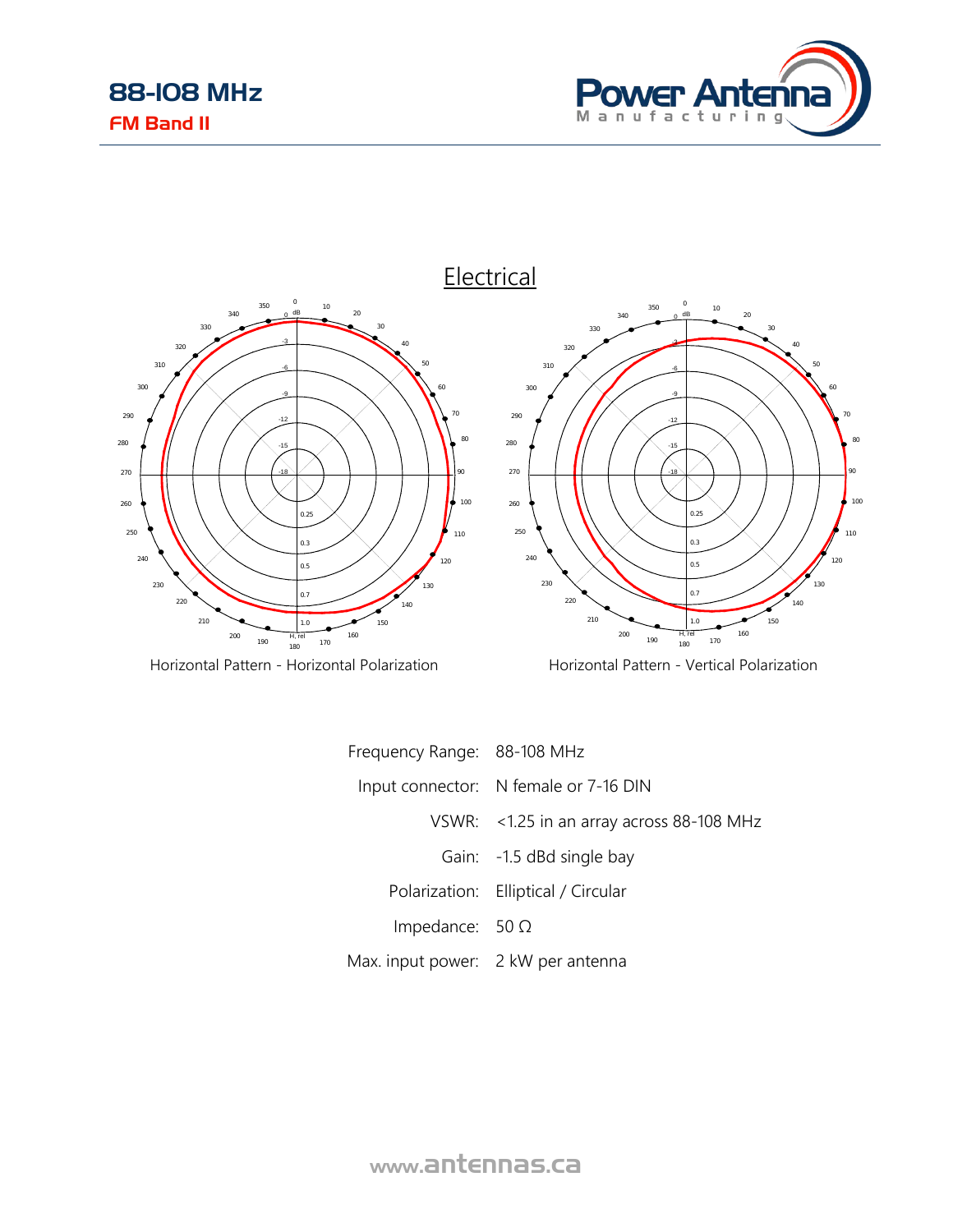

## **Mechanical**

| Exterior material: | Stainless steel                                                                                                   |        |
|--------------------|-------------------------------------------------------------------------------------------------------------------|--------|
| Interior material: | Machined brass and stainless steel                                                                                |        |
| Dimensions:        | 1490 mm X 845 mm                                                                                                  |        |
| Grounding:         | Antenna and radiating elements are<br>DC grounded for lightning protection                                        |        |
| Mounting clamps:   | HDG clamps are included for<br>attachment to customer supplied mast<br>of any OD. Please specify when<br>ordering | 845 mm |
| Icing protection:  | Antenna design and internal feed<br>ensure reliable operation under<br>extreme icing.                             |        |



| # of Bays      | Gain<br>(dBd) | Gain<br>(Pr) | Weight (Kg) | Overall Height<br>(meters) | Windload kN<br>@ 160 km/h |
|----------------|---------------|--------------|-------------|----------------------------|---------------------------|
| $\mathbf{1}$   | $-1.5$        | 0.71         | 15          | 2.0                        | 0.6                       |
| $\overline{c}$ | 1.5           | 1.41         | $30\,$      | 4.6                        | 1.2                       |
| $\overline{3}$ | 3.3           | 2.13         | 45          | 6.6                        | 1.8                       |
| $\overline{4}$ | 4.5           | 2.82         | 60          | 9.2                        | 2.5                       |
| $6\,$          | 6.3           | 4.26         | 90          | 13.2                       | 3.6                       |
| 8              | 7.5           | 5.62         | 120         | 18.4                       | 5.0                       |
| $10$           | 8.5           | 7.08         | 150         | 22.4                       | 6.3                       |
| 12             | 9.3           | 8.51         | 180         | 26.4                       | 7.5                       |
| 16             | 10.5          | 11.22        | 240         | 36.8                       | 10.0                      |